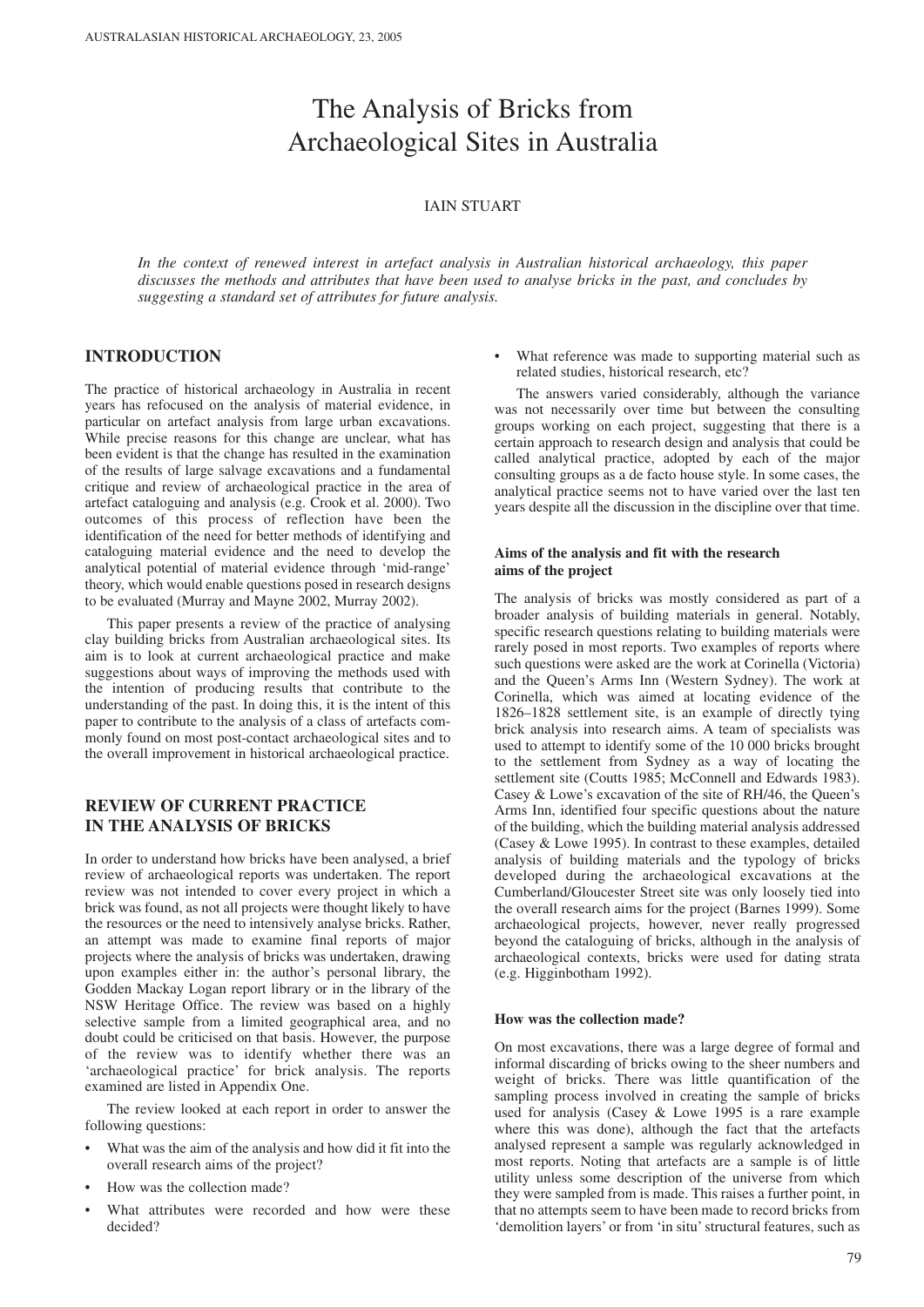walls, and to integrate that data into the overall analysis of building material.

#### **What attributes were recorded and how were these decided?**

The published brick analysis from First Government House (Sydney) by the late Sue Pearson is one of the earliest available brick analyses, being undertaken in 1987 or 1988. Pearson developed her analysis based on earlier building materials research by George Gibbons (1980a, 1980b), described further below (Pearson 1988:1). Pearson's report includes a copy of the data sheet for recording building materials (Pearson 1988:9) and, from the sheet, it can be seen that length, width and thickness were recorded along with colour, using the Munsell Soil colour chart as a standard. Three attributes derived from Gibbons' research were recorded: body texture, constituents, and surface features. The type of brick was identified as being sandstock, fire brick, or CB (whatever that was). Frogs and other markings were also recorded. Use of these attributes seem to have been adopted as common practice in Sydney. A further procedure is the development of 'type series' in which the cataloguing of identical numbers of the same bricks are referred back to an 'ideal type', which is a distinct type of artefact within a broader class of artefacts. While this is an understandable approach in the context of an item that was mass produced (a brick machine would produce 1800 to 2500 identical bricks per hour), it is often difficult to ascertain the key attributes of the type in question, from the published reports.

The bricks from the 1983 and 1984 excavations at Corinella were measured in three dimensions: length, width and thickness, and weighed. Frogs and manufacturers' marks were also recorded. The project director, Dr Peter Coutts, determined what attributes were to be recorded and the level of precision required. Coutts referred to Gibbons' work and to research by a post-graduate student at the University of Sydney, Robert Varman. The attributes used seemed selfevident to the author, who undertook the initial cataloguing. Coutts then involved McConnell (a geo-archaeologist) and Edwards (a ceramicist) for a more specialist analysis of the bricks. McConnell and Edwards recorded the same basic set of attributes from the collection but also used a wider range of other attributes in their attempt to separate out any bricks made in Sydney. These attributes were mostly related to the composition of the bricks and were standard analytical techniques for the analysis of inorganic material (McConnell and Edwards 1983:3). The reason for choosing these techniques was simple: the authors searched for similar projects, found none, and then sought advice from experts who admitted that they had no experience with the question of sourcing bricks. Hence, they adopted a default position in order to undertake the analysis (McConnell and Edwards 1983:3).

What is notable from all the reports is that the basic attributes were taken as given, passed down from prior reports such as Pearson's. No attempt has been made to review critically the basic attributes of length, width, thickness, colour, brick type, and weight. These seem to be 'self evident' attributes (except for weight) that are passed down from one set of artefact cataloguers to another.

## **References to supporting material**

Most of the reports on brick analysis in the 1980s refer to the work of George Gibbons, from the Department of Applied Geology, NSW Institute of Technology. In 1980 Gibbons undertook an important early study into the nature of bricks as a building material. Two reports on bricks are available (Gibbons 1980a, 1980b) although locating copies is difficult. It should be noted that Gibbons' work was part of a broader study on the conservation of building materials funded by the NSW Heritage Office, rather than specific research into bricks. Gibbons also lectured to historical archaeology students on building materials. Judging by citations and acknowledgements, Gibbons' reports were widely read and utilised by other archaeologists working in Sydney (e.g. Dillane 1992) and Gibbons was consulted as a technical expert in matters relating to bricks by many of those working on brick analysis (e.g. McConnell and Edwards 1983).

The only other consistent reference to supporting historical material was to Warwick Gemmell's *And So We Graft from Six to Six* (Gemmell 1986). This was an excellent summary history of brick making in NSW but was not intended as a technical study or an exhaustive study of the topic. Other relevant sources seem have been overlooked or ignored in brick analysis. For example, Patterson's recent report on Building Materials from the Casselden Place (Melbourne) excavations (Patterson 2004) does not refer to Miles Lewis' on-line work *Australian Building: a Cultural Investigation* that has a whole chapter on bricks and is a standard reference on building material in Australia (Lewis 2000).

There are no references in any of the archaeological studies reviewed to Australian Standards, which define technical specifications of bricks, nor their immediate British predecessors. Neither has there been any reference to technical material on the manufacture and use of bricks such as could have been obtained, from either the then Brick Research and Development Institute in Melbourne or the later Clay Brick and Pavers Institute. Certain technical illustrations ultimately sourced to Dobson's (1895) *Rudimentary Treatise on Bricks and Tiles* have been widely used to illustrate brickmaking technology.

Surprisingly, there is no reference in the reviewed reports to two relevant archaeological studies on bricks: Harley's (1974) article *A Typology of Brick* … and Gurcke's (1987) *Bricks and Brickmaking: A Handbook for Historical Archaeology.* Gurcke's work in particular was aimed at historical archaeology, although in the American context, and is particularly strong in explaining the brick production process and in demonstrating non-metrical attributes of bricks related to their production. Harley's work is of less relevance for Australia but at the time analysis of bricks was beginning in Australia it was one of the few typological studies available.

During the 1980s and early 1990s Robert Varman was undertaking a doctorate at the University of Sydney on building material as means of dating archaeological sites, focusing on bricks and nails (Varman 1993). However, it is unclear from his thesis how his work engages with similar work undertaken by Gibbons, or with archaeological investigations in Sydney. On the evidence of citations in the reports reviewed, there seems to be little interest in the results of his research in studies undertaken since it became available.

In summary, the analysis of bricks has rarely been highlighted in research designs for archaeological excavations. There is little evidence of a systematic strategy to collect information on bricks from archaeological sites, while generally only a sample of the bricks on a site has been analysed. The methods of analysis have been largely a matter of repeating practices established in the early 1980s and do not seem to have been reviewed in the light of technical information about the manufacture of bricks or other information relating to the history of the brick industry. There is evidence of a standard practice of analysing or cataloguing bricks in Australian archaeology. This can be characterised as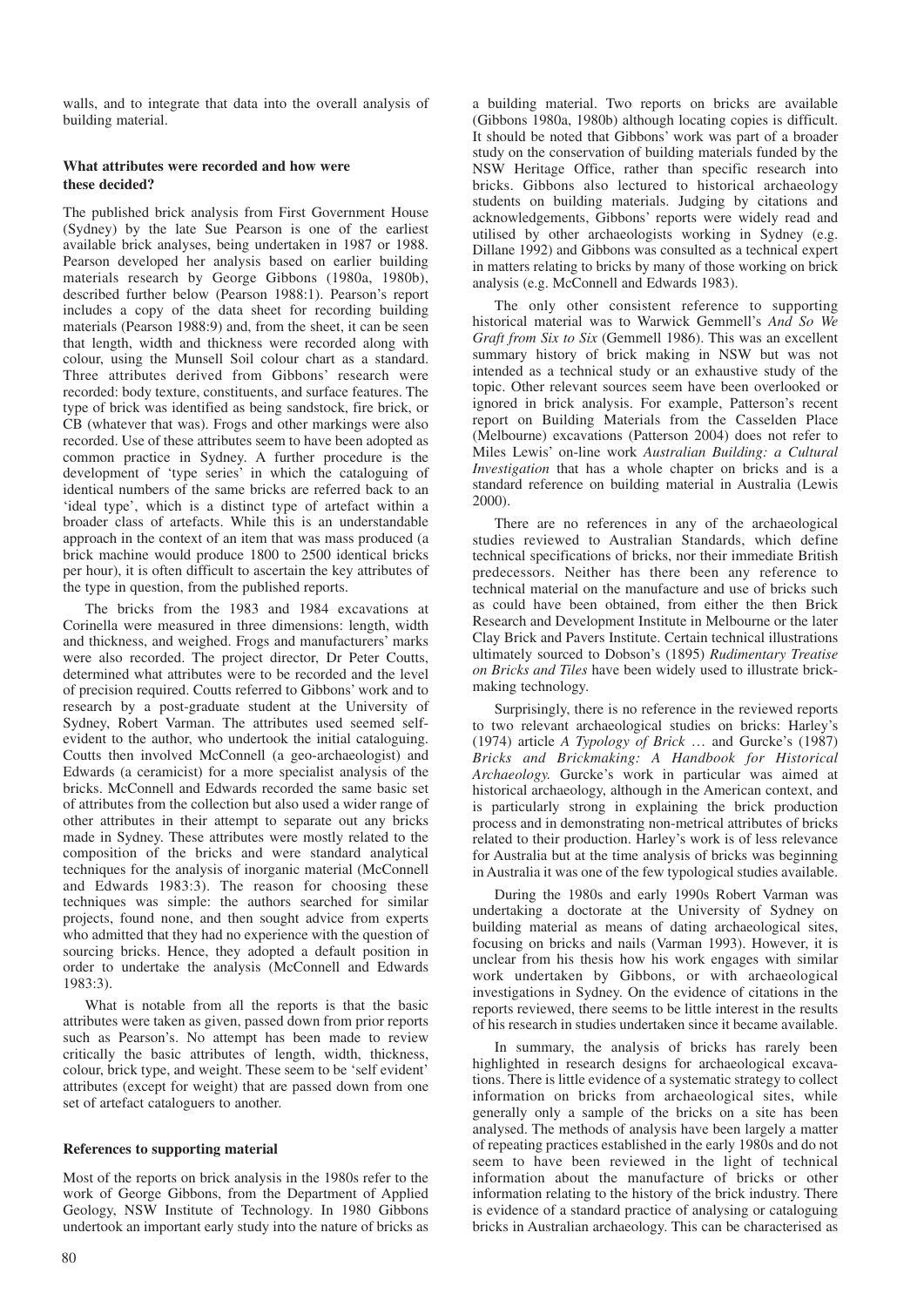using a standard set of metrical attributes, (length, width, thickness and colour) as well as separating bricks based on manufacturing techniques and manufacturers' markings, although the attributes relating to these categories of evidence are poorly researched.

#### **RESEARCH DIRECTIONS**

Lest anyone think that the first brick has been cast unduly or rashly, the author freely confesses to undertaking such analysis of bricks in the manner characterised above. The issue is not one of assigning blame, but how to move on to improved methods. As a way of developing the potential of brick analysis, research directions to which they might contribute and the possibilities for contributing to a broader series of archaeological and historical research questions are discussed below.

## **Identification and dating of bricks**

Firstly, the most obvious research direction lies in the identification and dating of bricks. Being able to assign a date to a brick type helps in the identification, assessment and interpretation of historical archaeological sites. In the context of survey, knowing the date of a brick can help in dating a particular site or site feature in the field. In archaeological excavations they may be used to date stratigraphic features, as well as to date structural elements in archaeological approaches to standing structures. If the bricks are of a special shape or type such as firebricks, they can also help in identifying the function of specific sites or site features.

Research into the broad chronologies of brick manufacturing (both manufacturers and the technology used) and brick markings is necessary if bricks are to be used as a tool for dating. Manufacturers frequently marked their bricks with their names or brand names and these can be dated by reference to historical documents. Gemmell gives a very general but useful list of brick makers in Sydney and surrounding areas (1986:62–84), while Gibbons provides a list of brick manufacturers and their marks in NSW dating from 1855 (1980a:65–70). Varman has also produced a detailed list of mainly Sydney brick manufacturers (1993:82–138). It would be interesting to collate all this information and put it in a more accessible forum.

For Victoria, there are several papers on the brick and tile industries which provide a useful source of information on brick manufacturers (Bain and Spencer-Jones 1952a, 1952b, 1953). These could be supplemented by research into trade directories and other sources to produce a list of Victorian brick makers. No doubt similar basic lists could be established for other states and regions.

From manufacturers' catalogues and other trade documents it is evident that in addition to the standard rectangular brick most manufacturers produced 'specials': bricks of nonstandard shapes for which they could charge a premium. These shapes were a mixture of decorative items such as 'bullnose' (used for capping wall tops) and functional items such as crown bricks used for keystones in arches. Information about how a special brick would be used in a structure or in an industrial process can be obtained from trade literature.

Attributes that have been used to determine the date of manufacture of bricks are: the nature of the frog, manufacturers' marks (typically located in the frog), and brick size (a more detailed discussion is provided in a following section). The manufacturing process used to make the brick has also been suggested as a means of dating, and this is expressed in the term 'brick type' (i.e. sandstock, machine

made … etc). Shape has been the primary attribute used to identify special bricks types, although some types of firebricks also have a number impressed in them indicating the standard shape type.

#### **Building quality**

Another research direction is the issue of building quality, a point previously raised by Barnes (1999). In his research discussion on the bricks from the Cumberland/Gloucester Street excavations in the Rocks, Barnes drew attention to the building regulations in Sydney at the time and the extent to which buildings on the site complied (1999:173–174). However, concerned as it was with bricks and building material in isolation from their role as part of the site's architecture, his analysis failed to address the issue raised. The question of building quality is one that remains to be addressed, especially for urban areas where at least the perception of poor building quality by slum landlords is rife. Barnes saw quality as being linked to compliance with the regulations for brick construction in Sydney, but this approach may be limited due to the general lack of regulations across Australia until comparatively recently. Assessment of quality might involve notions of regular size, colour and conformity with known standards for brick manufacture (see below).

#### **Buildings archaeology**

Buildings archaeology is the analysis of buildings and other built structures through archaeological means including: analysis of building materials, construction techniques, building style and building stratigraphic sequences. It aims to treat the whole building as an item of material culture, just as their contents and underfloor deposits would be. Despite having a well-developed methodology for integrating architectural and archaeological evidence (e.g. Davies and Buckley 1987, Davies and Egloff 1984), the development of buildings archaeology as a separate area of archaeological research in Australia is embryonic. Architecture is not simply the backdrop onto which artefacts are deposited; architecture shapes the space in which humans interact and, just as much as any transfer-printed ceramic bowl, architecture expresses through its design and decoration notions of social status, order, taste, class and so on. In American historical archaeology, there is a tradition of integrating material evidence and architecture (both built and landscape) as shown for example in the works of Leone (1988) and Deetz (1977) and in the general appropriation of Henry Glassie's *Folk Housing in Middle Virginia* (1979) as an almost archaeological study.

Bricks were often an important part of architectural design and formed key elements of some architectural styles, particularly as polychrome brickwork and in the dominance of red brick and terracotta tiles and finials for the various Federation styles (Apperly et al. 1989). Part of the design effect was the colour of the brick and its quality. It is known that architects had special requirements for quality bricks for use in building facades. These were: colour, even texture on the face and straight arrises. Bricks with these qualities were sold as facing bricks. Evidence from bricks, in the form of colour and quality, points to the nature of the architecture on a particular site.

An important consideration is the location of bricks of particular types in relation to the structural elements on a particular site. Facing bricks typically were used on a building's façade and common bricks were used for interior, side and rear external walls. Context is therefore important in arguing that particular bricks form part of the architectural style of a particular building or not. It may be critical to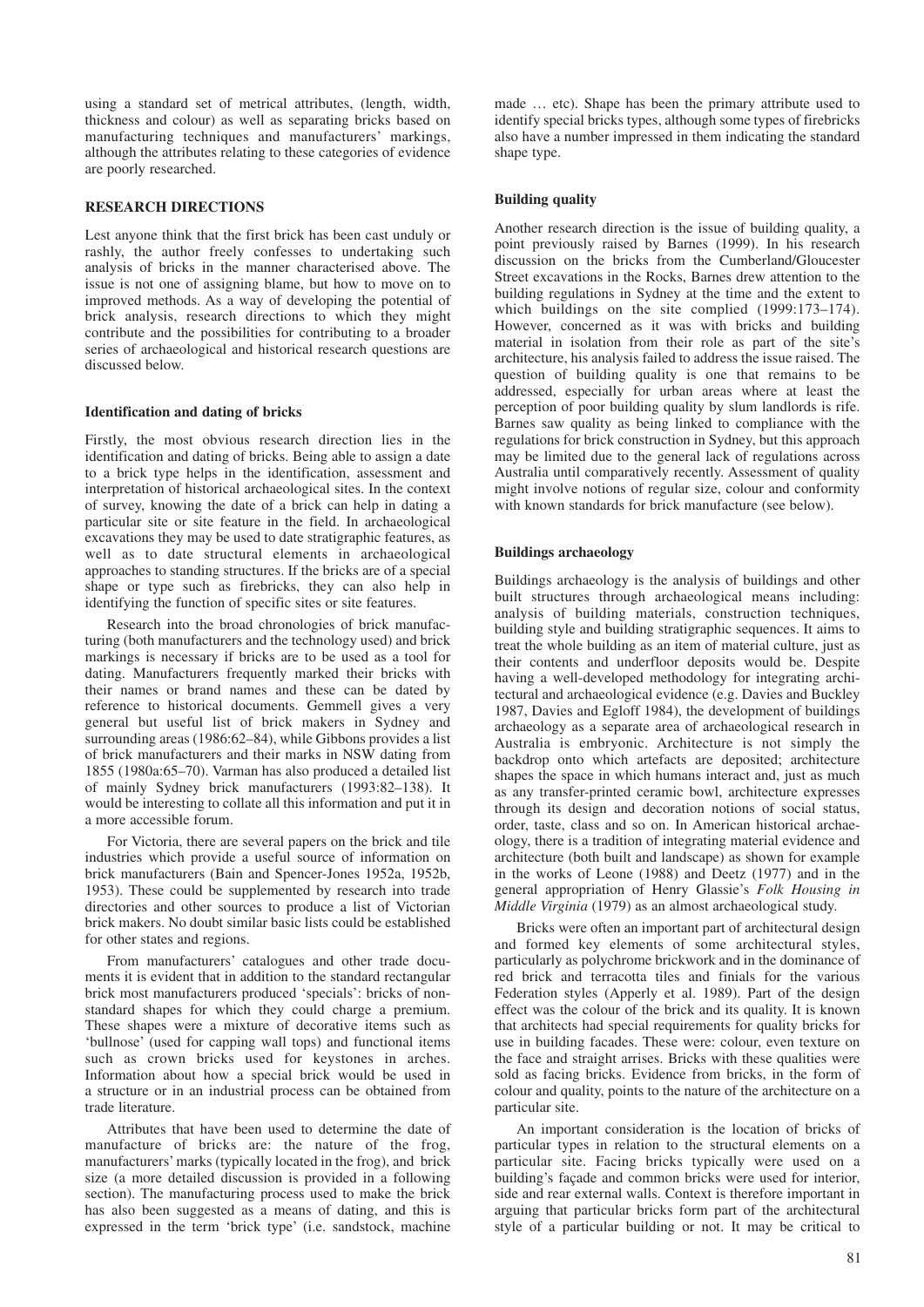understand from where on an archaeological site the bricks being analysed come from.

There is also the related question of the recycling of bricks. In the context of research at Corinella, where the bricks from the 1828 settlement were removed by subsequent settlers, much time was spent examining nearby early homestead sites and structures looking for recycled bricks. Shortages of material are presumed to be the prime reason for recycling bricks in Australia, however this may be a simplistic assumption. The issue of identifying recycling of building material in general has been discussed by Windsor (2004). Windsor (2004:4) notes that the key for identifying recycling is the context of the material suspected of being recycled. Removal of mortar with a high cement content is very difficult from bricks and so recycled bricks may have bits of old mortar adhering to them. There is, however, no recognised method for identifying recycled bricks.

#### **Bricks in industrial archaeological research**

Bricks in themselves are material evidence of the technological nature of the brick industry in a particular area and at a particular time. From the examination of a brick, evidence of manufacturing techniques and production quality in the brick industry can be ascertained. This often forms a useful counterpoint to documentary evidence, which is often in the form of a manufacturer's own assessment of their product. The location of bricks from a particular manufacturer on archaeological sites can point to trade networks. Bricks provide evidence of the nature of the brick industry that complement or even challenge the documentary evidence.

## **ATTRIBUTES FOR BRICK ANALYSIS**

The broad attributes used in brick analysis are now discussed in detail in order to identify key metrical and non-metrical data that can be used in the analysis of bricks (see also Appendix 2). This discussion is based upon historical information relating to the production of bricks and technical information on current brick making practice.

#### **Bricks and their parts**

A brick is defined as a solid or perforated block of material moulded from clay or cement used for building (typically bonded masonry), industrial or paving purposes (after McLaglan 1978; Milton 1994).

The longest axis of a brick is the length, the second longest axis is the width, and the narrowest axis is called the height. Bricks frequently have an indentation on the top surface, called a 'frog' (Fig. 1). Occasionally there were frogs on the top and bottom of bricks – referred to as double frogged. Frogs in machine-made bricks may have a raised section across their middle – this is called the bridge. Often frogs contain raised, conical lumps, originally used to identify the machine making the brick for quality control purposes, although for the archaeologist deciphering these markings may be a challenge. Bricks can also be perforated with holes running from top to bottom. Bricks with holes running through from head to head are hollow bricks. Wire cut bricks have no frogs but have perforations. Further definitions are provided in Appendix 2.

Bricks are laid with the longest axis facing outwards to form a stretcher or the width axis facing outwards to form a 'header'. Two headers plus mortar equals a 'stretcher'. This ratio is critical in the construction of masonry structures using bricks, as the mortar joints in the bond cannot overlap without significantly weakening the structure. However, buildings are



*Fig. 1: The parts of a brick.*

not often designed with walls that are the correct size for bricks to fit in. Typically, a brick wall requires parts of a brick, called 'closers', to be used to make up the length. Closers are defined as 'a brick less than full size used to bring the end of a wall to a vertical face' (Scully 2001:7). Half bricks and quarter bricks are used in this way. Scully (2001:7) also identified 'bevelled closers', 'king closers' and 'queen closers'. Nangle et al. (1951:93) identify a queen closure as being a brick halved along its longest axis, while a king closure is 'a brick with its head cut off so as to reduce its head to show as a quarter brick on the surface of a wall'.

A bricklayer simply made closures with a sharp blow from the trowel on a normal sized brick or used a mechanised brick cutter. This created a near-vertical straight edge that would assist in identifying closures from simply broken bricks.

#### **Counting bricks**

It is important to quantify how many bricks one has in a collection or sample to allow comparison to other collections or samples. However, relying on simple counts produces meaningless data; to say a collection has 15 bricks and 10 green bottles is nice but of little relevance. The idea of weighing artefacts is sometimes put forward as a way of making meaningful comparisons (e.g. in the City Link report by Wilson 1990), but this too is meaningless unless the specific gravity of all artefacts is the same. Nevertheless, the problem of how to get an overview of the brick collection remains.

The basic analytical unit is a whole brick, although as discussed above, half bricks, closures and special shapes (relatively easy to identify based on manufacturers' catalogues) can form part of the collection. A simple counting of bricks, half bricks, closures and specials could be easily made.

Bricks are also amenable to being analysed using the 'type series' approach especially as they were manufactured and sold as quantities of the same type. The type series approach identifies each different brick as a type and describes the brick based on certain attributes, typically size, method of manufacture, frog shape, manufacturer, etc). Identical items of the same type are simply counted and can be discarded. Two bricks of each type should be kept to allow one for accession as part of a permanent collection and the other to be sampled should analysis of the fabric be undertaken.

A simple approach to quantifying bricks would seem to be identifying numbers of brick types and the numbers of bricks, half bricks, and closures in each type. This would be relatively easy to do with a high level of precision. A further level of meaning would be added if brick types were identified during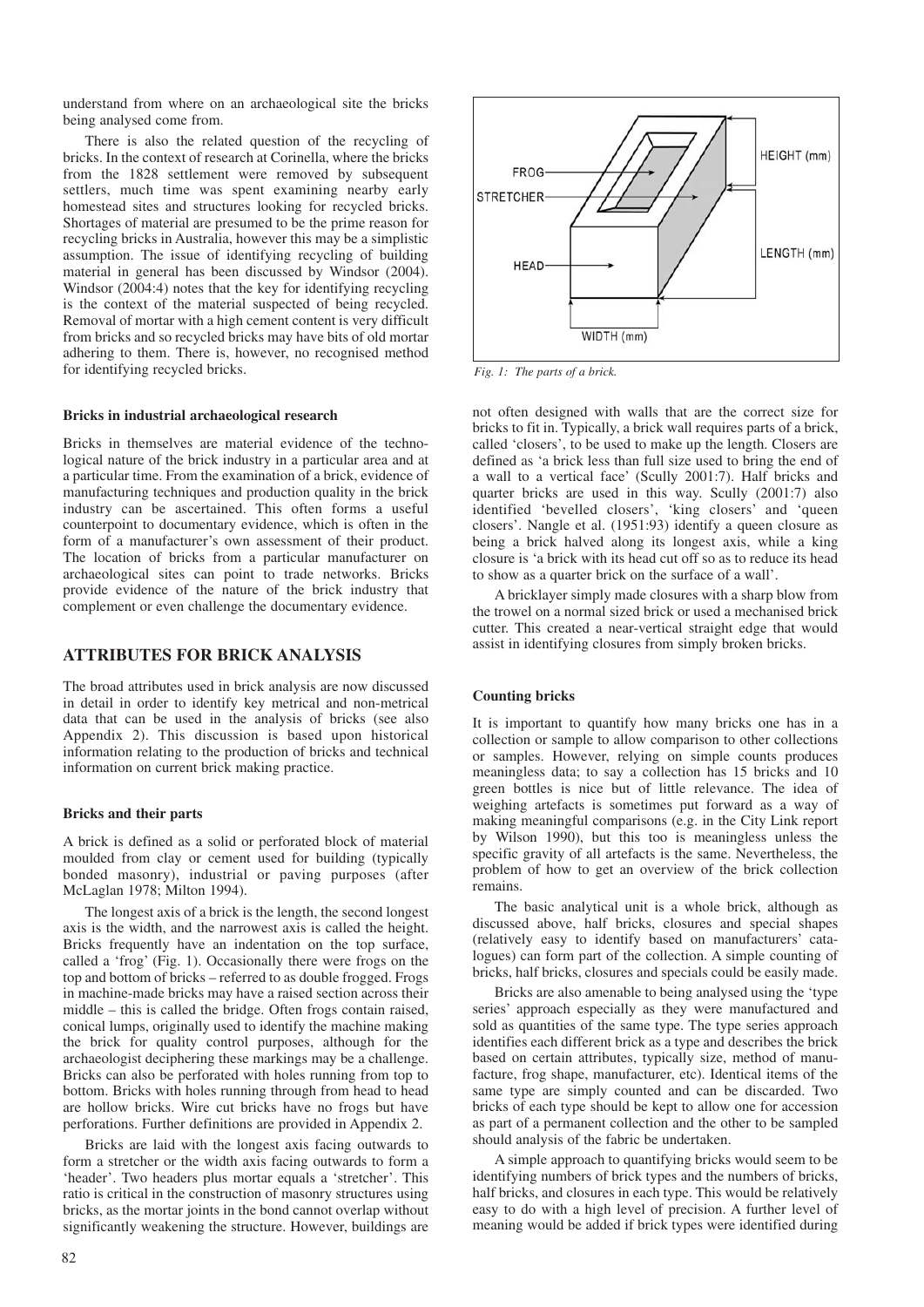excavation and related to features on the site, so that the end result could be say 35 bricks of type A that are known to have come from a wall foundation and 67 bricks of type C that have come from a well. Such an approach could be easily applied across a site and include bricks not typically collected, such as bricks in fill deposits and in architectural features.

#### **Size – does it matter?**

The question of the relationship between brick size and date of production has been of interest to Australian archaeologists as it is believed that bricks became larger over time (Jeans 1983: 103). It would appear that Gibbons was pursuing this question but, from his interim report, no strong pattern over time was demonstrated (1980a:29). According to Searle, in Great Britain (or England, it is not clear which) brick sizes were regulated from 1625 until the repeal of the tax on bricks after which 'manufacturers made bricks of any size they pleased' (Searle 1956:12). Lewis discussed brick size, arguing that 'brickmakers brought moulds with them' when coming to Australia which established an Australian size, although he noted that 'variation is considerable' (Lewis 2000:6.01.10). Lewis also suggested an approximate date of 1860 when brick sizes became more standardised, although if Searle's view is correct, English sizes varied after 1850, which presumably would have been reflected in Australian sizes. It has also been suggested that when the Hoffman Brick Company in Victoria commenced manufacturing, in 1870, it introduced a 9 in x 4.5 in x 3in sized brick which was larger than the size in general use in Victoria at that time (Parsons 1970:419). This was referred to as the 'German' size, although the brick machines were in fact British. Certainly, with the introduction of mechanisation through brick presses and better quality kilns it became possible to produce bricks of a consistent size and to develop an industry-wide standard.

In 1904, The Royal Institute of British Architects and the Institute of Clayworkers agreed to a standard set of brick sizes giving minimum and maximum dimensions (Searle 1920: 20–21). In 1941, the first British Standard for clay building bricks was produced (Searle 1956:32–33), but by then the first Australian Standard for Building Bricks had been issued as AS A21 in 1934. The 1941 British brick sizes were slightly different from the Australian Standard, being 2mm shorter and 4mm wider and a length/width ratio of 0.5 rather than 0.48. A standard 'traditional' brick is defined in the 1984 Australian Standard as being 230 mm x 110 mm x 76 mm (AS 1225– 1984). The Australian Standard allows for a variation of +/- 90mm in the length of 20 bricks; for a variation of +/- 50mm in the width of 20 bricks and a variation of +/- 50 mm in a height of 20 bricks. A modular brick standard has also been introduced with metric dimensions being 290 mm x 90mm x 90mm changing the length width ratio to from 2:1 to 3:1. However, these modular bricks are usually cement bricks rather than clay bricks (Scully 2001:6; Ward-Harvey 1984:34).

It is not necessarily the size of a brick that is critical – it is the relationship between the length (the stretcher) and the width (the header) that is important in brickwork. Two headers plus mortar should fit on a stretcher so the length width ratio should be just under 0.5. Australian Standard AS 1225 notes that 'length shall not be less than 1.5 times width'. As previously discussed, length is the longest axis on a complete brick. In archaeological analysis, the dimensions of a brick should be measured as if the brick was complete, which in most cases should be easily determined from an examination of surfaces. The rationale behind this is to help distinguish closures from broken bricks.

Given the variation allowed in modern brick production, precision in the measurement of bricks is not particularly

important. Measuring to the nearest 2mm seems a useful archaeological standard which should detect significant variation. Clearly, an analysis that placed great emphasis on variations of less than the current manufacturing tolerances would be spurious. Major variations in brick size are unlikely as this would throw out the whole system of building structures and tie the builder into a single source for the bricks.

Another attribute occasionally measured in bricks is weight, but it is not clear if weighing bricks achieves any analytical purpose. As brick production was mechanised, greater density of clay material could be achieved, thus weight could distinguish between hand made and machine-made bricks. However, other morphological features of bricks could do this just as well. At the moment there seems to be no compelling reason to weigh bricks.

#### **Colour**

Bricks were deliberately coloured for decoration. In many cases the desired colour was achieved by selecting the appropriate clay body such as kaolin, or by adding material such as manganese or iron when the clay was being pugged (Searle 1921: 7–10). Generally this occurred in the mechanised era where greater control on colour could be obtained by adding material to the clay and by controlled burning in the kiln (Rowden 1964: 30). Before mechanisation and in particular with Scotch or Colonial kilns or clamps, the process of burning was not uniform and bricks were discoloured in the kilns. This colouring was a guide to potential strength and durability, with bricks being roughly graded according to colour. It can be seen therefore that brick colour is a mixture of deliberate preparation of clay bodies and burning in the kiln.

Munsell Soil Colour charts have been used for recording colours on bricks (e.g. Gibbons 1980) and some standard colour charts for recording earthenware pottery are also useful. The disadvantage of all these charts is that the full range of potential colours is unlikely to be contained within the one chart. This is particularly the case with the Munsell Soil Colour Charts, which are an extract from the Munsell Book of Colour specifically designed for recording soils. The important point to stress is that some sort of reference standard, be it the Munsell standard or the Australian or British Colour Standards, should be used to record brick colour. Whatever standard is used should be noted in any catalogues or reports so there is no doubt which standard was used.

Bricks are rarely uniform in colour: even monochrome bricks show minor variations in hue. Generally, these can be discounted and the dominant colour recorded but deliberate mottling effects were produced which should be recorded. The standards for recording mottles and other colour patterns in soils in The Australian Soil and Land Survey Field Handbook (McDonald et al. 1990:114–115) are a useful way of recording mottling in bricks.

#### **Evidence of manufacture**

There are four types of manufacturing process used to make bricks: Hand Manufacture, Mechanical extrusion (also called Stiff-mud in American literature), Semi Dry Press and Stiff Plastic. Detailed descriptions of manufacturing processes can be found in the literature (Brick Industry Association 1989, Dobson 1895, Goodson 1962, Gurcke 1987, Searle 1920, 1921, 1956) and it is not proposed to discuss these in detail.

In the context of identifying evidence of manufacture, it is of relevance to note that there is little obvious difference in the bricks made by Semi Dry Press and the Stiff Plastic method and the author has not been able to find clearly definable attributes to separate bricks made by these processes. Because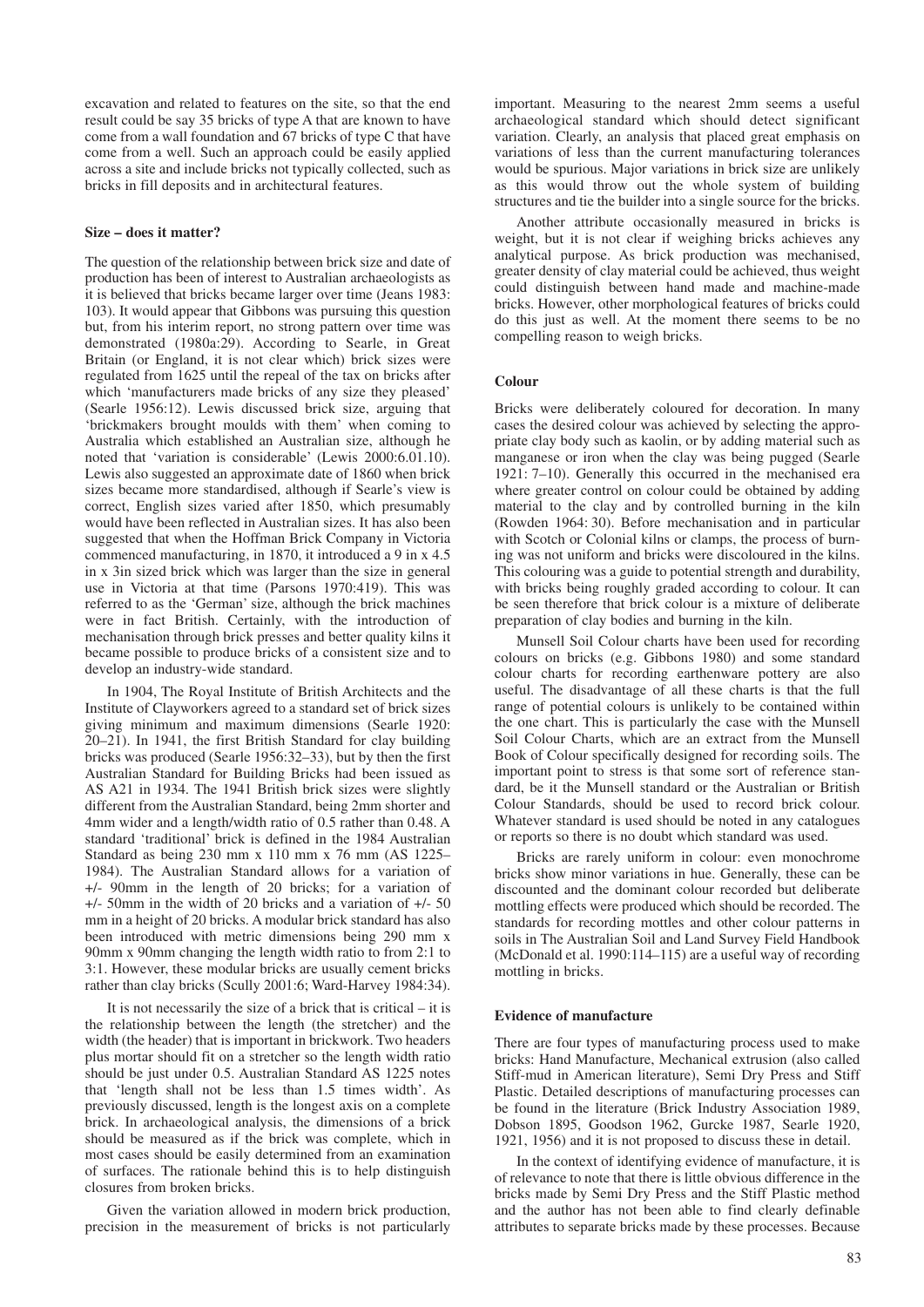the processes are similar, the bricks have similar moisture contents when green and typically have the same type of repress. The raw material types are usually different but this is not reflected in the surface morphology of the brick.<sup>1</sup> It is possible that further discussion may assist in developing attributes to distinguish bricks made by these two processes.

A summary of the manufacturing processes and related attributes found on bricks is presented in Table 1. Most of these attributes can be simply recorded as being present or absent. The shape and number of perforations in an extruded brick should also be recorded as these vary widely. From the 1880s onwards bricks became more decorative. Extruded bricks in particular have decorative textures and patterns on their sides which were important in establishing different product lines. Some attempt should be made to record these patterns, as well as frogs and manufacturers' marks. Frog shapes should be recorded with reference to standard geometric shapes or dictionaries of ornament. The lettering in manufacturers' marks should be recorded along with font size and type, if this can be established.

#### **Quality of bricks**

Quality is a difficult concept to apply in any analysis as it is such a subjective term (see Pirsig 1974 for elaboration). Yet quality is identified as being a critical concept in the research directions discussed above. It is not the production of bricks, so much as their nature and quality, that allows many potential research questions to be addressed. Therefore, some approach to the issue must be made. In contemporary society, quality is seen in relation to some form of standard or benchmark. In relation to manufactured goods, this is usually some form of Australian Standard or Industry Code of Practice providing parameters that the item has to meet for it to be considered to be of good quality. If an item exceeds these parameters to a great extent, it might be considered to be of 'excellent' quality. This assumes that the standards being used actually represent 'quality'.

If the aim of the analysis is to understand the past, the quality of an item must be assessed in the context of our understanding of what that quality may have meant in the past. For clay bricks, this can be partially be established based on historical documents such as standards, legislation, technical manuals, professional journals and information on building practice from sources such as newspapers or diaries. Much of this information for bricks generally dates from the twentieth century. The question of quality in nineteenth-century bricks has not been researched to any great extent. It is also important to think of attributes that will not be altered by the brick entering the archaeological record and its subsequent recovery. Despite these difficulties some attributes are put forward as indicating the quality of an individual brick.

Four main attributes indicative of quality are presented: consistent shape, straight lines, consistent colour and good even firing. These are discussed below; however other attributes may emerge following further research.

A consistently rectangular shape is desirable as the brick should be a rectangle with parallel straight edges. If a brick does not have parallel edges, it is not much use as a brick, although a small amount of distortion in a brick could be covered up by mortar during the construction of a wall. Note that some special bricks are deliberately curved or wedged and these should not be confused with poor quality bricks.

| Table 1: Summary of processes and attributes. |  |  |  |  |
|-----------------------------------------------|--|--|--|--|
|-----------------------------------------------|--|--|--|--|

| <b>Manufacturing Process</b>                                                                                                                                                                                                                                      | <b>Attribute</b>      | <b>Comments</b>                                                                                                                                                          |  |
|-------------------------------------------------------------------------------------------------------------------------------------------------------------------------------------------------------------------------------------------------------------------|-----------------------|--------------------------------------------------------------------------------------------------------------------------------------------------------------------------|--|
| <b>Hand Made</b><br>Pugged clay, termed the clot, is thrown into a mould on a<br>table, pressed in and excess clay cut off from the top of the<br>mould. The formed brick is then knocked out of the mould<br>and stacked for drying prior to firing in the kiln. | Thumbprint            | There are at least seven explanations for thumbprints:<br>irrespective of which if any is correct, thumbprints are<br>exclusively found on hand made bricks.             |  |
|                                                                                                                                                                                                                                                                   | <b>Hack Mark</b>      | A thin raised line along the stretcher side of the brick<br>formed by stacking green bricks for drying.                                                                  |  |
|                                                                                                                                                                                                                                                                   | Sand struck           | To release the clot from the mould it was sometimes<br>dusted with fine sand which adhered to the clot and is<br>burnt with it.                                          |  |
|                                                                                                                                                                                                                                                                   | <b>Wet Struck</b>     | To release the clot from the mould, it was sometimes wet<br>producing a series of distinct but ill-defined vertical lines<br>along the stretcher edge.                   |  |
|                                                                                                                                                                                                                                                                   | <b>Strike</b>         | To scrape off excess clay from the mould a board was<br>used leading a series of parallel lines running along the<br>top of longest axis of the brick known as a strike. |  |
| <b>Mechanical Extrusion</b>                                                                                                                                                                                                                                       |                       |                                                                                                                                                                          |  |
| The clay is mixed inside the brick press through a series of<br>pug mills and augers and extruded through a rectangular<br>nozzle out onto a table where the billet of clay is cut into brick.<br>This is usually done by wire, hence the name "wire cut".        | Perforation           | All bricks with perforations through the body of the brick<br>have been extruded.                                                                                        |  |
|                                                                                                                                                                                                                                                                   | Wire Cut mark         | Semi-circular lines along the top and bottom of the brick.                                                                                                               |  |
|                                                                                                                                                                                                                                                                   | Texture               | The stretcher and header sides are frequently decorated.                                                                                                                 |  |
| Semi-Dry Press                                                                                                                                                                                                                                                    |                       |                                                                                                                                                                          |  |
| Clay (or shale) was ground to powder, then a measured<br>amount of powder mixed with water is pushed into a mould<br>which is then compressed at least twice to form a brick. The<br>material was consolidated into a brick by the pressure.                      | Circular mark         | Circular marks on the top and bottom surface of the<br>brick.                                                                                                            |  |
|                                                                                                                                                                                                                                                                   | General<br>appearance | Denser brick with sharper edges and smoother faces.                                                                                                                      |  |
| <b>Stiff Plastic</b>                                                                                                                                                                                                                                              |                       |                                                                                                                                                                          |  |
| Clay was ground to powder and mixed with some water.<br>It fed intoa mould in which the clot is compressed to form                                                                                                                                                | Circular mark         | Circular marks on the top and bottom surface of the<br>brick.                                                                                                            |  |
| a brick.                                                                                                                                                                                                                                                          | General<br>appearance | Denser brick with sharper edges and smoother faces.                                                                                                                      |  |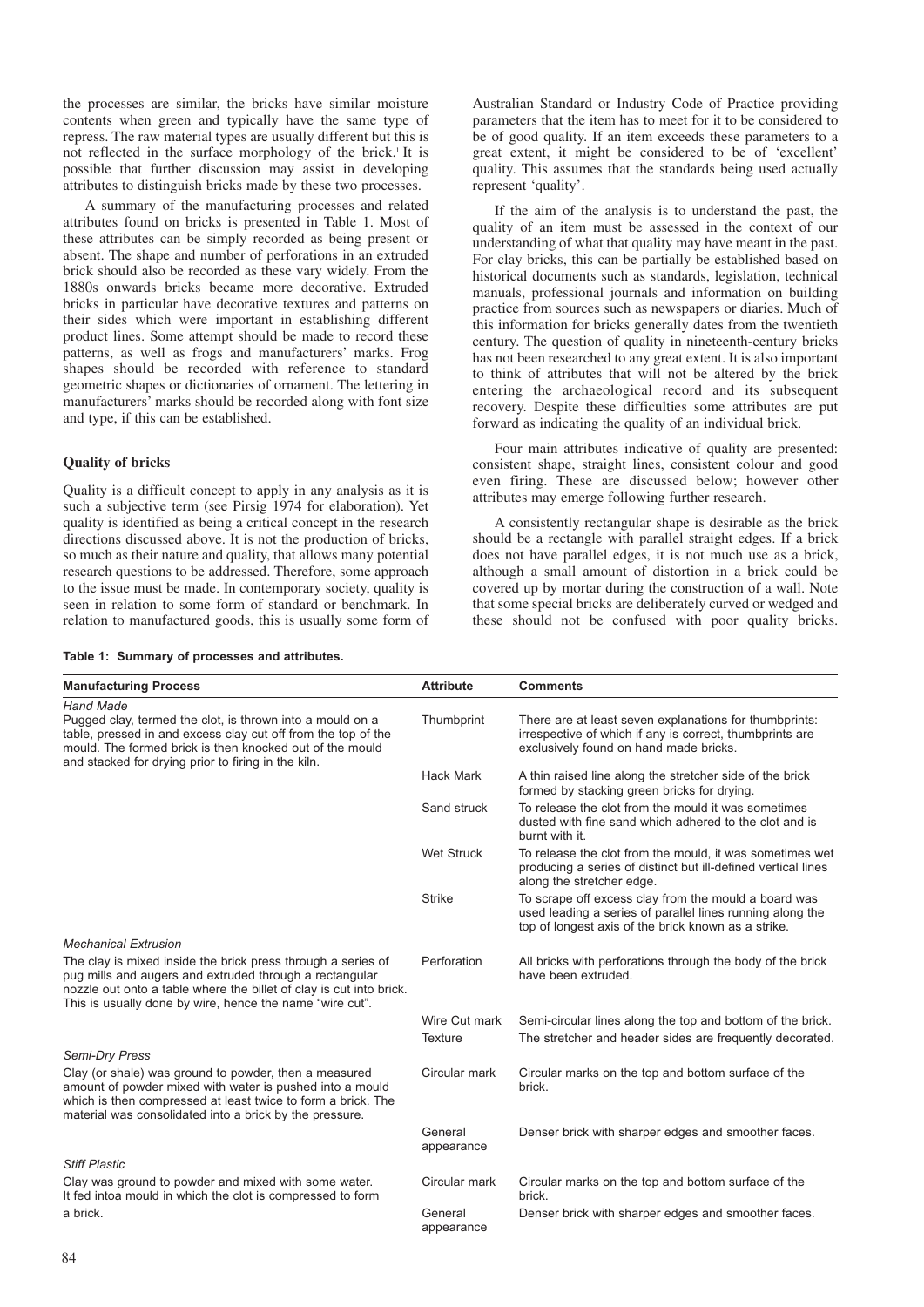Architects picked facing bricks for their straight edges (arrises) and smooth faces (see evidence by George Pender to the Industrial Court's Enquiry into the price of bricks, Court Reporting Office 1939:52). Faces should be smooth and free of even hairline cracks for a facing brick (Searle 1920:13–14).

Consistent colour is important as a quality in the decorative use of bricks, as well as being an indicator of the quality of burning. A blue brick for example results from poor firing and possibly indicates that the brick is unsound. The colour should be even across the brick unless some particular type of colour effect is being attempted.

Good consistent firing is indicated by colour, lack of distortion, lack of evidence of over-firing (e.g. the brick turning to glass) and by a clear ringing sound when two bricks are hit together (Nagel 1955:87). Under-fired bricks called 'callows' have a tendency to crumble and hold water (i.e. increased porosity due to lack of vitrification) (Nagel 1955:86–87, Searle 1920:14). Over-fired bricks tend to be more likely to fracture.

Unfortunately, quality assessment is not this simple. Anecdotal evidence suggests for example that the Glen Innes brickworks were deliberately making over-burnt clinkers or blue bricks to sell to Sydneysiders for feature walls in renovated houses (apparently in Balmain). Clifton-Nubrick's 'tumbled range' of Semi-Dry pressed bricks was produced by tumbling perfectly good green bricks to remove their sharp edges, so in this case a presumed measure of quality was not a straight edge. They also produced an 'old world classic' clinker brick 'inspired from our glorious past' (Nubrick 1988). This is a salutatory warning that one manufacturer's poor quality brick can be another's key selling point and that such analysis needs to proceed with care.

When constructed into masonry, bricks can exhibit efflorescence or surface fretting of the brick itself. Efflorescence is usually caused by ground water, wet mortar, or even salt laden air depositing salts which are absorbed into the brick pores in solution. As the brick dries the salt crystalizes, and where this occurs near the surface of the brick, the structure of the brick may fail, causing fretting. Salts can also cause staining of the brick masonry (see Zsembery 2001). While the bricks themselves are generally considered not to be a source

**Table 2: Suggested attributes for describing brick types.**

of salt attack (due to the nature of clays in Australia) the porosity of the brick is a contributing factor, allowing the salt to penetrate in solution. Generally, efflorescence is not a sign of poor quality bricks.2

## **CONCLUSIONS**

Ultimately, the brick attributes used will depend on the underlying research design and the nature of the brick collection. However some basic approaches to brick analysis are proposed below.

The recording and analysis of bricks should, *inter alia*, be considered during the research design development and planning phase of an archaeological program so that appropriate data collection is planned and can be accommodated in field and laboratory work. The recording of bricks from both standing structures on a site as well as archaeological deposits should be undertaken as a way of systematically obtaining information on bricks from a particular site. It seems inadequate to consider only bricks collected during excavation and ignore bricks in structures.

Ultimately, it is recognised that the nature and level of collecting and recording of bricks will vary between each project. Accompanying a basic recording of bricks should be a discussion of the recording strategy so that it is clear which part of the overall deposit of bricks on a site was sampled or was not sampled. It is important that a record be kept of decisions regarding the collection of brick samples and any attributes analysed so that future researchers can gain insight into the processes that led to the archaeological collection.

At a minimum, the basic recording of bricks should aim to identify the numbers of bricks, half bricks and closures, the variety of bricks types (including fire bricks and special bricks) on a site and their archaeological or structural context. It is recommended that a sample of each brick type be kept. Typically, two bricks should be a minimum for each type as this allows one brick to be sampled if required.

A suggested set of attributes for describing brick types is presented in Table 2. These can be utilised in a simple database. In addition, photographs of each brick type can be taken and added to the database. In the author's experience,

| <b>Attribute</b>              |                                                                                                    | <b>Comments</b>                                                                                                                                                                                                                             |  |  |  |
|-------------------------------|----------------------------------------------------------------------------------------------------|---------------------------------------------------------------------------------------------------------------------------------------------------------------------------------------------------------------------------------------------|--|--|--|
| Manufacture of brick          | Use attributes in Table 1 to determine<br>the method of manufacture.                               |                                                                                                                                                                                                                                             |  |  |  |
| Part of brick                 | Identify whether it is a whole brick, half<br>brick, closer or special.                            | There are standard shapes and sizes in manufacturers' catalogues,<br>which will help identify some brick shapes.                                                                                                                            |  |  |  |
| <b>Dimensions</b>             | Measure the three axis to nearest mm.                                                              | It is very easy to measure a brick if you set up a simple measuring<br>board using graph paper and a straight edge.                                                                                                                         |  |  |  |
| Length width ratio            | Ratio of length over width can easily be<br>calculated on a spreadsheet.                           | Useful for detecting odd-shaped bricks.                                                                                                                                                                                                     |  |  |  |
| Is a frog present?            | Yes/No                                                                                             | If yes, describe with reference to a standard shape note whether it is<br>bridged or otherwise marked. Measurement of frog dimensions is<br>often useful where it is likely there are different types of brick with the<br>same frog shape. |  |  |  |
| Are two frogs present?        | Yes/No                                                                                             | As above.                                                                                                                                                                                                                                   |  |  |  |
| Record manufacturers<br>marks | Simply record all characters recording<br>spaces and unreadable characters.                        |                                                                                                                                                                                                                                             |  |  |  |
| Colour                        | Identify the main colour of the brick and<br>the colour of any other features such as<br>mottling. | Use an appropriate colour standard. Mottling can be described using<br>the method in MacDonald et al. (1990:114-115). Note consistency of<br>colour.                                                                                        |  |  |  |
| Quality attributes            | Straight edges.                                                                                    | Place along straight edge.                                                                                                                                                                                                                  |  |  |  |
| <b>Quality attributes</b>     | Rectangular shape.                                                                                 | Use a builders square.                                                                                                                                                                                                                      |  |  |  |
| Quality attributes            | Clear ringing sound when two are<br>banged together.                                               | Watch fingers!                                                                                                                                                                                                                              |  |  |  |
| <b>Quality attributes</b>     | Colour and "glassy patches".                                                                       | Evidence of poor firing                                                                                                                                                                                                                     |  |  |  |
| Manufacturing attributes      | Record attributes in Table 1.                                                                      | Record as presence/absence and detail as necessary.                                                                                                                                                                                         |  |  |  |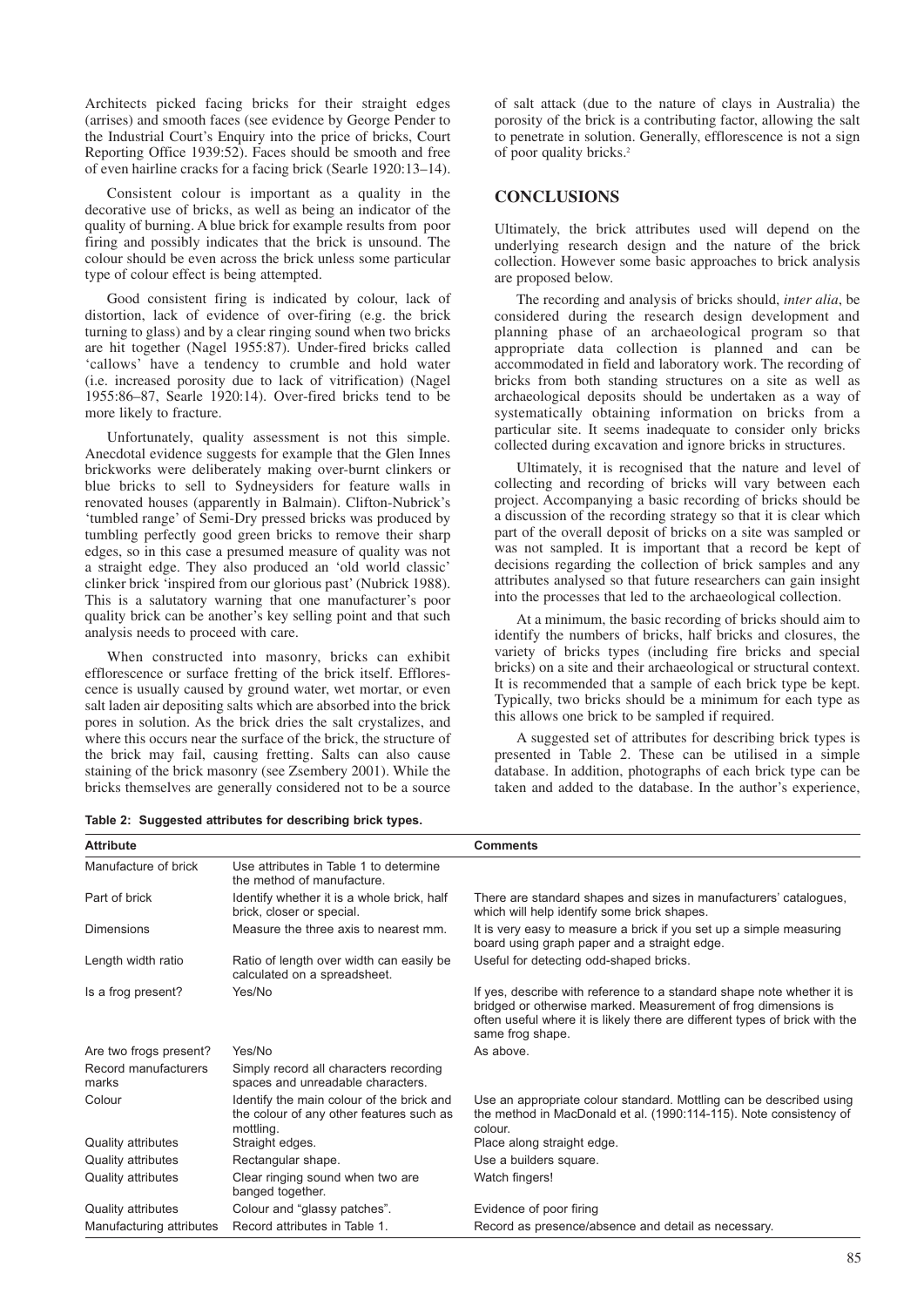once all the forms and measuring guides are established, the description of a brick is relatively quick and uncomplicated. The longest part in the process is the cleaning of the brick, which is recommended to make the colours and attributes more visible. Water is the best cleaning agent with a light scrub (be careful as some bricks can be quite soft).

The potential for using the recording of bricks as a means of answering detailed questions about a site has been identified, although how this potential is utilised has to be left to the individual researcher or research team and depends on the specifics and context of the site and the broader research program involved.

## **ACKNOWLEDGEMENTS**

This paper's origins lie in a failed venture, the 'Historic Brick Collection', established at the late Victoria Archaeological Survey. The topic of brick analysis was taken up in meetings on standards in historical archaeology organised by the NSW Heritage Office and at a round table meeting on brick at the 2000 Society for Historical Archaeology conference organised by Larry Burr. I would like to acknowledge the assistance of Martin Gibbs, Jane Cummins-Stuart, Richard Mackay and an anonymous referee in improving the quality of this paper.

## **ENDNOTES**

- 1. The Stiff Plastic process was typically used in Melbourne while the Semi Dry pressed process was typically used in Sydney.
- 2. An interesting exception to this rule is the bricks from Port Arthur. Hutton, in discussing the problem of salt attack and deterioration of brickwork at Port Arthur, identified salt in the fabric of the brick itself that and suggested this was due to clay pugging in salt water (1981:158). Poor firing (it was estimated the bricks were fired to c400°C) contributed to the deterioration, as the temperature reached did not melt the sea salts, which remained in the body of the brick after firing.

## **BIBLIOGRAPHY**

- APPERLY, R., IRVING, R. and P. REYNOLDS 1989. *A Pictorial guide to identifying Australian Architecture*, Angus and Robertson Publishers, North Ryde.
- BAIN, A.D.N. and D. SPENCER-JONES 1952a. 'Melbourne Brick and Tile Industry, Part 1'. *The Mining and Geological Journal*, 4:20–28.
- BAIN, A.D.N. and D. SPENCER-JONES 1952b. 'The Melbourne Brick and Tile Industry, Part 2'. *The Mining and Geological Journal*, 4:13–20.
- BAIN, A.D.N. and D. SPENCER-JONES 1953. 'Melbourne Brick and Tile Industry, Part 3 – Tiles'. *The Mining and Geological Journal*, 5:24–29.
- BARNES, K. 1999. *Building Materials Artefact Report*, vol. 4 Specialist Artefact Reports The Cumberland/Gloucester Streets Site, The Rocks: Archaeological Investigation Report, Report prepared for the Sydney Cove Authority by Godden Mackay Logan Pty Ltd, Sydney.
- BRICK INDUSTRY ASSOCIATION 1989. *Technical Notes on Brick Construction 9A – Manufacturing, Classification, and Selection of Brick, Classification, Part 2*. vol. 2005: Brick Industry Association, Renton, Virginia, USA.
- CASEY & LOWE. 1995. *Archaeological Excavation RH/46: Queens Arms Inn & Rouse Hill Post Office*: Report for the

Rouse Hill Infastructure Project, by Casey & Lowe for Brayshaw MacDonald Pty. Ltd.

- COMMITTEE BD/26, BURNT CLAY AND SHALE BUILDING BRICKS 1984. *Australian Standard: Clay Building Bricks AS 1225–1984*.The Standards Association of Australia, Sydney.
- COURT REPORTING OFFICE 1939. *Transcripts of Evidence 1900–1960, Brick Inquiry, Newcastle and Wollongong*. SR 6/2071, State Records of NSW. Sydney
- COUTTS, P.J.F. 1985. *Report on Archaeological Investigations at the 1826 Settlement Site – Corinella*, Victoria Archaeological Survey, Melbourne.
- CROOK, P., LAWRENCE, S. and M. GIBBS 2002. The role of artefact catalouges in Australian historical archaeology: a framework for discussion, *Australasian Historical Archaeology*, 20:26–38.
- DAVIES, M. and K. BUCKLEY 1987. *Archaeological Procedures Manual*, Department of Lands Parks and Wildlife, Hobart.
- DAVIES, M. and B. EGLOFF 1984. The Commandants' Residence at Port Arthur: An Archaeological Perspective. *Archaeology at ANZAAS. Canberra: Canberra Archaeological Society*, ed. by Graham Ward: 46–55. Canberra: Canberra Archaeological Society.
- DEETZ, J. 1977. *In Small Things Forgotten: the Archaeology of Early American Life*, Anchor Books Doubleday, New York.
- DILLANE, S. 1992. Report on the Building Material Artefacts. *Little Pier Street Precinct Archaeological Excavations, Volume 4 Specialist Report*, ed. by Ltd Godden Mackay Pty. Sydney: Godden Mackay.
- DOBSON, E. 1895. *A Rudimentary Treatise on the Manufacture of Bricks and Tiles containing an outline of the principles of brickmaking*. Crosby Lockwood and Son, London (revised edition).
- GEMMELL, W. 1986. '*And so we graft from six to six*'. Angus and Robertson Publishers, Sydney.
- GIBBONS, G.S. 1980a. *Research Grant: Materials Studies for Building Restoration: Second Quarterly Report*. Sydney: Report to the NSW Heritage Council by G.S. Gibbons, Department of Applied Geology, The NSW Institute of Technology.
- GIBBONS, G.S. 1980b. *Research Grant: Materials Studies for Building Restoration: Third Quarterly Report*. Sydney: Report to the NSW Heritage Council by G.S. Gibbons, Department of Applied Geology, The NSW Institute of Technology.
- GLASSIE, H. 1979. *Folk housing in Middle Virginia: A structural analysis of historic Artefacts*, University of Tennessee Press, Knoxville.
- GOODSON, F.J. 1962. *Clay Preparation and Shaping*, Brick Development Association Limited, United Kingdom.
- GURCKE, K. 1987. *Bricks and Brickmaking: A Handbook for Historical Archaeology*, University of Idaho Press, Moscow, Idaho.
- HARLEY, L.S. 1974. 'A Typology of Brick: with numerical coding of Brick characteristics'. *Journal of the British Archaeological Association, 3rd Series*, 38:63–87.
- HIGGINBOTHAM, E. 1992. *Report on the Archaeological Excavation of the site of Westfield Shoppingtown, Aird Street, Parramatta, NSW*: Report for Westfield.
- HUTTON, J.T. 1981. Clays and Bricks of the Penal Settlements at Port Arthur and Maria island, Tasmania, *Papers and Proceedings of the Royal Society of Tasmania*, 115:153–161.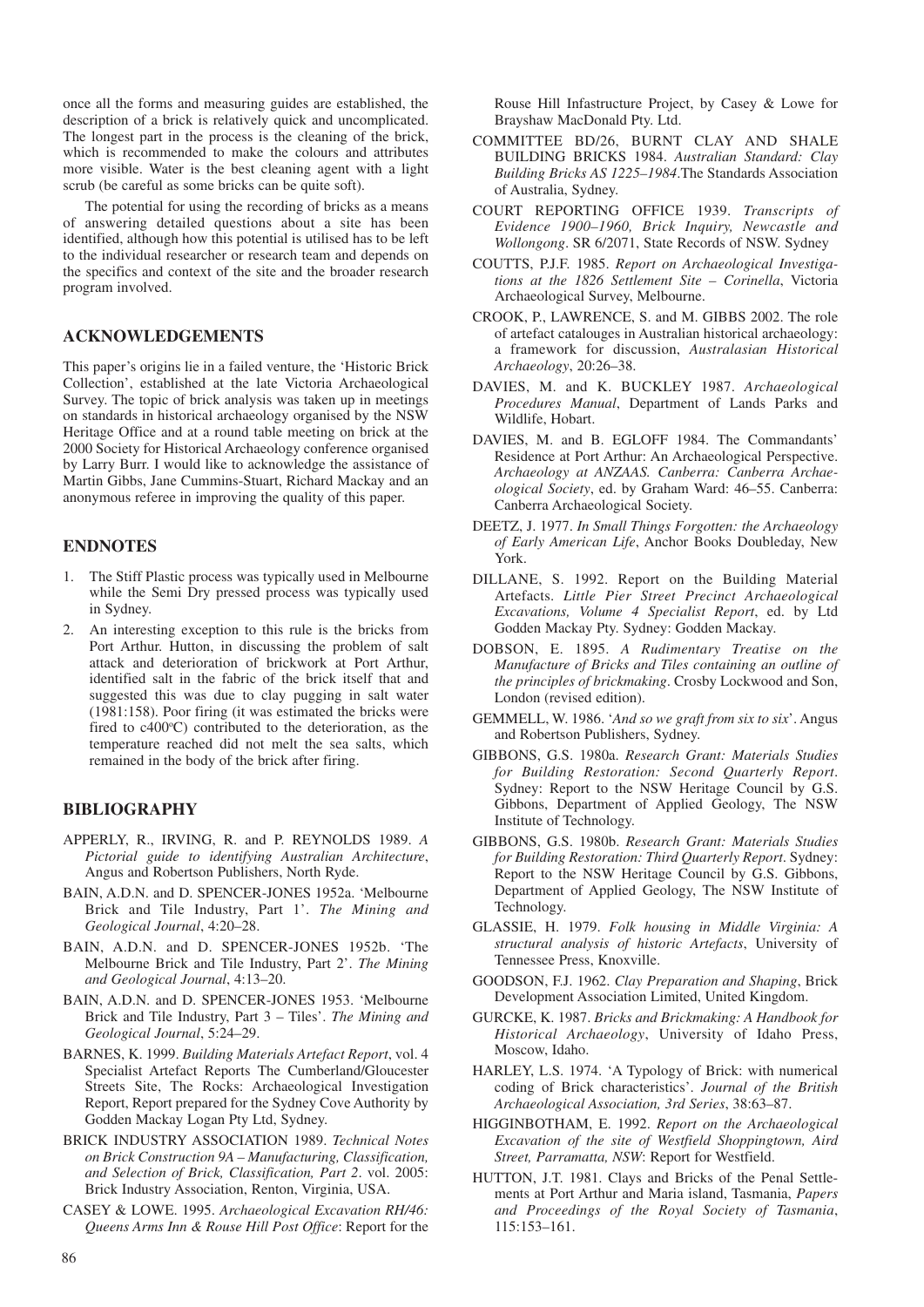- JEANS, D. 1983. 'The building Industry: Materials and Styles' in *Industrial Archaeology in Australia: Rural Industry*, ed. by Judy. M. Birmingham, R. Ian Jack and Dennis Jeans. Richmond: Heinemann Publishers Australia Pty. Ltd.
- LEONE, M.P. 1988. The Georgian order as the Order of Mercantile Capitalism in Annapolis, Maryland. *The Recovery of Meaning: Historical Archaeology in the Eastern United States*, ed. by M. P. Leone and P. B. Potter: 235-261. Washington, D.C.: Smithsonian Institution Press.
- LEWIS, M.B. 2000. *Australian Building a Cultural Investigation*, http://www.abp.unimelb.edu.au/staff/milesbl/ dbmenu.html, Accessed July 2005.
- McCONNELL, A. and I. EDWARDS 1983. *Interim Report, Corinella Historical Brick Analysis*. Report 1983/7 Unpublished Report Series, Victorian Archaeological Survey.
- McDONALD, R.C., ISBELL, R.F., SPEIGHT, J.G., WALKER, J. and HOPKINS, M.S. 1990. *Australian Soil and Land Survey: Field Handbook*, C.S.I.R.O., Canberra.
- McLAGAN, D.S. (ed.) 1978. *A Glossary of Building and Planning Terms in Australia* National Committee on Rationalised Building, National Capital Development Commission, Canberra.
- MILTON, H. J. (ed.) 1994. *A Glossary of Building Terms,* National Committee on Rationalised Building, Standards Australia and Suppliers Index Pty. Ltd., Sydney.
- MURRAY, T. 2002. But that was long ago: theory in Australian historical archaeology, *Australasian Historical Archaeology* 20:8–14.
- MURRAY, T. and A. MAYNE 2002. *Cassleden Place Development Archaeological Investigation works Phases 1 and 2: Full Research Design*. Melbourne: Prepared for Godden Mackay Logan in association with the Archaeological Program La Trobe University and Austral Archaeology.
- NANGLE, J, NANGLE, J.E.T. and A. NANGLE. 1951. *Australian Building Practice: A Treatise for Australian Students of Building Construction, Builders. Architects ... etc.*, Fifth Revised and Enlarged Edition, William Brooks and Co Limited, Sydney.
- NUBRICK 1988. Advertising pamphlets for 'The Classic Range', 'Nubrick Brick Range' and 'A Taste of Nubrick Pavers', collected by the author.
- PARSONS, T.G. 1982. The Brick Manufacturing Industry 1870 to 1890: The Hoffman Patent Steam Brick Company Limited and the Northcote Brick Company Limited, Unpublished PhD Thesis, Monash University.
- PATTERSON, L. 2004. Building Materials. *Casselden Place, 50 Lonsdale Street, Melbourne, Archaeological Excavations, Research Archive Report*: 681–717: Report to ISPT and Heritage Victoria by Godden Mackay Logan, La Trobe University and Austral Archaeology.
- PEARSON S. 1988. Building Materials Analysis, First Government House Site, Sydney. Canberra: Anutech Pty. Ltd.
- PIRSIG, R.M. 1974. *Zen and the Art of Motorcycle Maintenance: an Inquiry into Values*, Bodley Head, London.
- ROWDEN, E. 1964. *The Firing of Bricks*, Brick Development Association Limited, United Kingdom.
- SCULLY, M. 2001. *CBPI Brick and Paver Dictionary*. vol. 2005: Clay Brick and Paver Institute, Baulkham Hills NSW.
- SEARLE, A.B. 1920. *Modern Brickmaking*. 2nd Edition, Scott Greenwood & Son, London.
- SEARLE, A.B. 1921. *The Clay Workers Handbook*. 3rd Edition, Charles Griffin and Company Ltd., London.
- SEARLE, A.B. 1956. *Modern Brickmaking*. 4th Edition, Ernest Benn Limited, London.
- VARMAN, R. 1993. Bricks and Nails: Building Materials as Criteria for Dating in Sydney and Environs from 1788, A Documentary Survey and Assessment of Dating Potential, Department of Prehistoric and Historical Archaeology, University of Sydney: Doctor of Philosophy.
- WARD-HARVEY, K. 1984. *Fundamental Building Materials*, Sakoga Pty Ltd & the RAIA, Sydney.
- WINDSOR, I.J. 2004. *The Use and Reuse of Building Material in the Archaeological Record*, on-line paper, accessed 13th June 2006.
- ZSEMBERY, S. 2001. *Manual 2: The Properties of Clay Masonry Units* 2005: Clay Brick and Paver Institute, Baulkham Hills NSW.

# **APPENDIX ONE:**

## **ARCHAEOLOGICAL REPORTS REVIEWED**

- BAIRSTOW, D. 1997. *Grace Brothers, Broadway, Historical Archaeology Report*: Report for Walker Civil Engineering.
- BARNES, K. 1999. *Building Materials Artefact Report*, vol. 4 Specialist Artefact Reports The Cumberland/Gloucester Streets Site, The Rocks: Archaeological Investigation Report, Report prepared for the Sydney Cove Authority by Godden Mackay Logan Pty Ltd, Sydney.
- CASEY & LOWE 1995. *Archaeological Excavation RH/46: Queens Arms Inn & Rouse Hill Post Office*: Report for the Rouse Hill Infrastructure Project, by Casey & Lowe for Brayshaw MacDonald Pty.Ltd.
- CASEY & LOWE 1995. *Archaeological Excavation Paragon Iron Foundry, Bulwara Road Pyrmont*, report for Meriton Apartments.
- CASEY & LOWE 2004. *Archaeological Testing and Monitoring cnr George and Harris Streets Parramatta*: Report for Champion Legal on behalf of Vipena.
- CONNAH, G. 1997. *The Archaeology of Lake Innes House: Investigating the visible evidence 1993–1995*, Connah Canberra, Canberra.
- CONNAH, G. 2002. *The 2001 Excavations at Lake Innis estate, Port Macquarie, NSW*: Report to the Heritage Council of NSW.
- COUTTS, P.J.F. 1985. *Report on Archaeological Investigations at the 1826 Settlement Site – Corinella*, Victoria Archaeological Survey.
- CULTURAL RESOURCE MANAGEMENT n.d. *Archaeological Investigations, Lucan Park Homestead Site, M7 Motorway, Eastern Creek*, Report by CRM to Abi Leighton Joint Venture.
- CULTURAL RESOURCE MANAGEMENT 2002. *Archaeological Investigations, Transgrid site Haymarket*, Report by CRM to Transgrid.
- DILLANE, S. 1992. Report on the Building Material Artefacts. *Little Pier Street Precinct Archaeological Excavations, Volume 4 Specialist Report*, ed. by Godden Mackay Pty. Ltd. Sydney: Godden Mackay.
- HIGGINBOTHAM, E. 1987. *79 George Street, Parramatta, N.S.W.*, Consultant Archaeological Services.
- HIGGINBOTHAM, E. 1990. *Historical and Archaeological analysis of the former 'Red Cow' Inn. Proposed Site of Multi-storey Car Park, Erby Place, Parramatta, N.S.W.*, Consultant Archaeological Services.
- HIGGINBOTHAM, E. 1992. *Report on the Archaeological Excavation of the site of Westfield Shoppingtown, Aird*